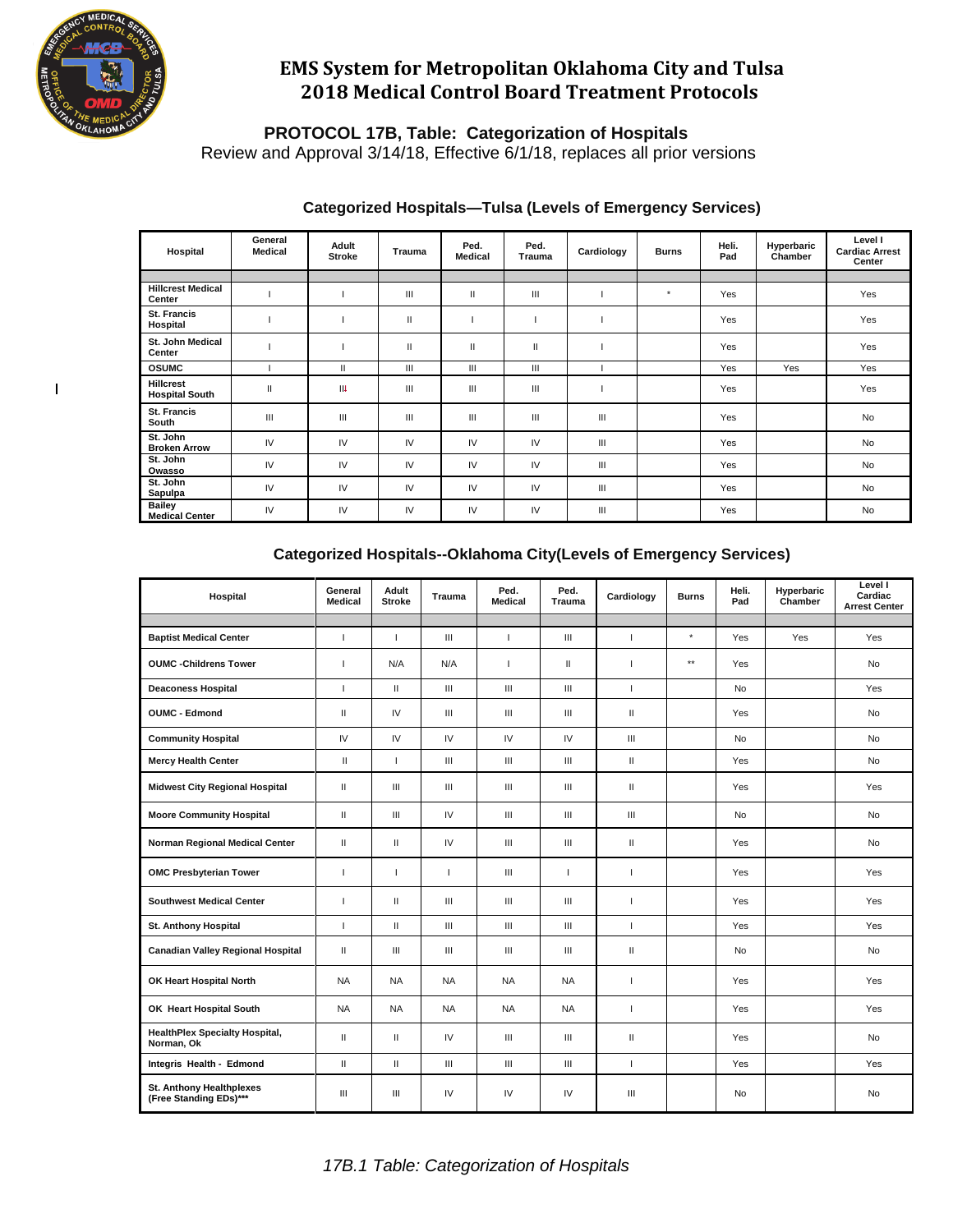

# **EMS System for Metropolitan Oklahoma City and Tulsa 2018 Medical Control Board Treatment Protocols**

**PROTOCOL 17B, Table: Categorization of Hospitals**

Review and Approval 3/14/18, Effective 6/1/18, replaces all prior versions

### **Specialty Hospitals, Healthcare Facilities, and Additional Service Capabilities**

| <b>Veterans</b><br><b>Administration Hospital</b><br><b>OKC</b>                                   | Predominately a medical and surgical facility for the veteran population. The<br>Veterans Administration Hospital is capable of managing patients with complex<br>medical illnesses and non-Priority 1 traumatic injuries.                                                                                                                                                                                                                                                                                                                                            |
|---------------------------------------------------------------------------------------------------|-----------------------------------------------------------------------------------------------------------------------------------------------------------------------------------------------------------------------------------------------------------------------------------------------------------------------------------------------------------------------------------------------------------------------------------------------------------------------------------------------------------------------------------------------------------------------|
| <b>Bone and Joint Hospital</b><br><b>OKC</b>                                                      | Predominately an orthopedic referral facility; Level IV Trauma Center                                                                                                                                                                                                                                                                                                                                                                                                                                                                                                 |
| <b>Oklahoma Heart</b><br><b>Hospital (North &amp; South</b><br><b>Campus) OKC</b>                 | Predominately a medical and surgical facility for Priority I and II assigned and<br>unassigned patients with cardiac related symptoms.                                                                                                                                                                                                                                                                                                                                                                                                                                |
| <b>OUMedical Center,</b><br><b>Presbyterian Tower</b><br>(Dean McGee Eye<br><b>Institute) OKC</b> | OUMC is affiliated with Dean McGee Eye Institute. Patients with isolated ocular<br>trauma with loss of vision, change in the appearance of the eye, or severe ocular<br>pain should be transported to OUMC Presbyterian Tower for most expeditious<br>access to ocular services.                                                                                                                                                                                                                                                                                      |
| <b>OUMedical Center,</b><br><b>Everett Tower OKC</b>                                              | Labor and Delivery Services should only receive pregnant women with<br>an obstetrical complaint and a gestational period greater than 20 weeks.                                                                                                                                                                                                                                                                                                                                                                                                                       |
| <b>McBride Clinic</b><br><b>Orthopedic Hospital</b><br><b>OKC</b>                                 | Predominately an orthopedic referral facility; Level IV Trauma Center                                                                                                                                                                                                                                                                                                                                                                                                                                                                                                 |
| <b>Level I Cardiac Arrest</b><br><b>Center</b>                                                    | Cardiac intervention capabilities including a Cardiac Cath Lab and an<br>interventional cardiologist available 24 hours a day, seven days a week;<br>a therapeutic hypothermia method to cool the patient for at least 12<br>hours after a cardiac arrest.                                                                                                                                                                                                                                                                                                            |
| <b>Center for Orthopedic</b><br><b>Reconstruction &amp;</b><br>Excellence (CORE),<br><b>Jenks</b> | Predominately an orthopedic referral facility that should only receive<br>surgical related patients with a chief complaint related to a scheduled<br>surgery at CORE within the next 7 days or a surgery that was performed<br>at CORE within the past 30 days. The patient's surgeon (or the call<br>coverage surgeon) must be contacted and agree to accept the patient at<br><b>CORE's "Emergency Department" prior to EMSA transport.</b>                                                                                                                         |
| <b>Oklahoma Surgical</b><br><b>Hospital (OSH) Tulsa</b>                                           | Predominately a surgical referral facility that should only receive<br>surgical related patients with a chief complaint related to a scheduled<br>surgery at OSH within the next 7 days or a surgery that was performed at<br>OSH within the past 30 days. The patient's surgeon (or the call coverage<br>specialist partner) must be contacted and agree to accept the patient at<br>OSH's "Emergency Department" prior to EMSA transport                                                                                                                            |
| <b>Tulsa Spine &amp; Select</b><br><b>Specialty Hospital</b>                                      | Predominately an orthopedic & neurosurgical referral facility that<br>should only receive surgical related patients with a chief complaint<br>related to a scheduled surgery at Tulsa Spine & Select Specialty Hospital<br>within the next 7 days or a surgery that was performed at Tulsa Spine &<br>Select Specialty Hospital within the past 30 days. The patient's surgeon<br>(or the call coverage surgeon) must be contacted and agree to accept<br>the patient at Tulsa Spine & Select Specialty Hospital's "Emergency<br>Department" prior to EMSA transport. |
| <b>HealthPlex Specialty</b><br>Hospital, Norman                                                   | HealthPlex Specialty Hospital, Norman, OK, has labor and delivery<br>services for patients in labor.                                                                                                                                                                                                                                                                                                                                                                                                                                                                  |
| <b>Integris Lakeside</b><br><b>Women's Hospital OKC</b>                                           | Predominately a labor and delivery hospital for assigned patients                                                                                                                                                                                                                                                                                                                                                                                                                                                                                                     |